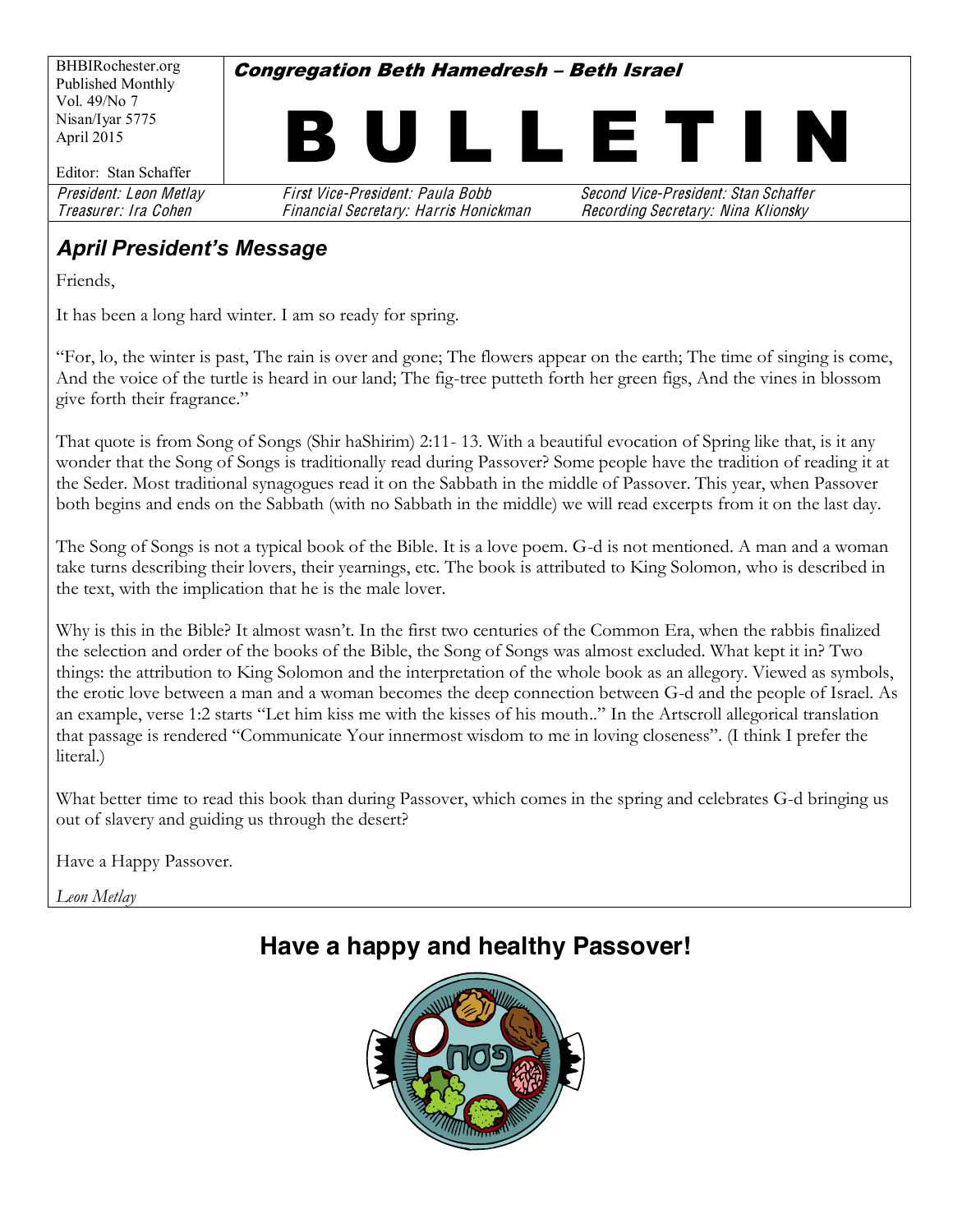# BHBI CALENDAR OF EVENTS - APRIL 2015

| Friday    | Apr 3  |           | No Shabbat Evening Service $-1st$ Passover Seder<br>Light candles at 7:20 PM                                                                                |  |  |  |  |
|-----------|--------|-----------|-------------------------------------------------------------------------------------------------------------------------------------------------------------|--|--|--|--|
| Saturday  | Apr 4  | 9:30 AM   | Joint Shabbat Morning and 1 <sup>st</sup> Day of Passover Service with Temple Beth<br>Am at Beth Am (at TBK Room 103)<br>Light candles after 8:22 PM        |  |  |  |  |
| Sunday    | Apr 5  | 9:00 AM   | Joint Shabbat Morning and 2 <sup>nd</sup> Day of Passover Service with Temple Beth<br>Am and Temple Beth David at BHBI                                      |  |  |  |  |
| Thursday  | Apr 9  | 7:00 PM   | Joint Erev Passover 7 <sup>th</sup> Day Service with Temple Beth Am at BHBI<br>Light candles at 7:27 PM                                                     |  |  |  |  |
| Friday    | Apr 10 | 9:30 AM   | Joint Passover 7 <sup>th</sup> day Service with Temple Beth Am and Temple Beth<br>David at Beth Am at TBK Room 103                                          |  |  |  |  |
|           |        | 7:00 PM   | Joint Shabbat and Erev Passover 8 <sup>th</sup> Day Evening Service with Yizkor<br>together with Temple Beth Am at TBK Room 103<br>Light candles at 7:28 PM |  |  |  |  |
| Saturday  | Apr 11 | 9:00 AM   | Joint Shabbat Morning and Passover 8 <sup>th</sup> Day Service with Yizkor together<br>with Temple Beth Am at BHBI                                          |  |  |  |  |
| Sunday    | Apr 12 | $9:00$ AM | Service, Breakfast and Discussion                                                                                                                           |  |  |  |  |
| Monday    | Apr 13 | 7:30 PM   | <b>BHBI</b> Board of Trustees Meeting                                                                                                                       |  |  |  |  |
| Wednesday | Apr 15 | 7:30 PM   | Small Conservative Synagogue Collaborative Torah Study at BHBI                                                                                              |  |  |  |  |
| Friday    | Apr 17 | 7:00 PM   | Shabbat Evening Service<br>Light candles at 7:36PM                                                                                                          |  |  |  |  |
| Saturday  | Apr 18 | 9:30 AM   | Torah: Shemini<br><b>Shabbat Morning Service</b>                                                                                                            |  |  |  |  |
| Sunday    | Apr 19 | 9:00 AM   | Service, Breakfast and Discussion                                                                                                                           |  |  |  |  |
| Friday    | Apr 24 | 7:00 PM   | Shabbat Evening Service<br>Light candles at 7:44 PM                                                                                                         |  |  |  |  |
| Saturday  | Apr 25 | 9:30 AM   | Torah: Tazria-Metzorah<br><b>Shabbat Morning Service</b>                                                                                                    |  |  |  |  |
| Sunday    | Apr 26 | 9:00 AM   | Service, Breakfast and Discussion                                                                                                                           |  |  |  |  |

# **SMALL CONSERVATIVE SHUL COLLABORATIVE TORAH STUDY**

This month's Small Conservative Shul Collaborative Torah Study session will be held at BHBI on Wednesday, April 15<sup>th</sup> at 7:30 p.m. at BHBI. Come and bring your friends. Everyone is welcome!

# **GOODSEARCH.COM**

Goodsearch.com is an on-line internet search program that pays non-profit organizations like BHBI a fee every time someone uses their search service. Go to [www.goodsearch.com,](http://www.goodsearch.com/) enter the search term that you want and put in BHBI on the line where it says Who Do You Goodsearch For? BHBI will benefit from each search you make!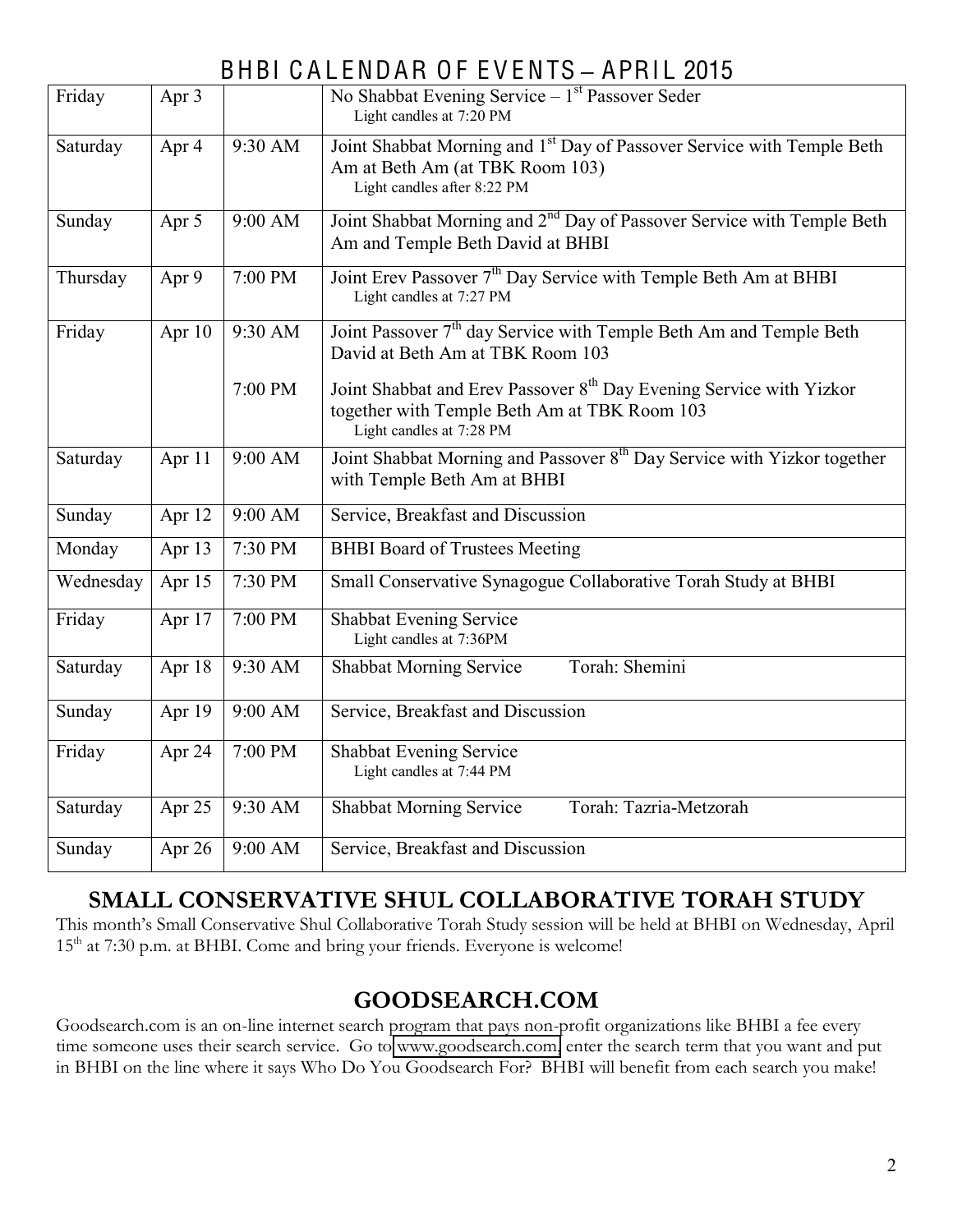## **THANK YOU TO OUR KIDDUSH SPONSORS FOR THE MONTH OF MARCH**

March 7 The Congregation

- March 14 Katharine Metlay in memory of her sister, Julie Feuerberg
- Tamara Strubel in memory of her mother, Lea Kron
- March 21 Leon Metlay and Nina Klionsky
- March 28 Tamara Strubel in memory of her father, Michael Kron

### **DONATIONS THANK YOU FOR YOUR GENEROSITY!**

#### **GENERAL FUND**

In memory of Edith Berkowitz *Gloria Berkowitz*

In memory of Aaron Baker *Sue Baker*

In memory of Harry Aranow *Eileen Kovel*

In memory of Lil, Max and Charles Levy *Rose and Paul Israel*

> In memory of Gertrude Swartz *Sue Baker*

In memory of Benjamin Braz *Marcia Geraci*

### **YAHRZEITS**

At the following Shabbat Services, we will read the names of our late loved ones whose Yahrzeits will occur on that Shabbat or during the following week.

| 29<br>Yetta Levine*<br>Leo Buchbinder*<br>22<br>Hyman Rothschild*<br>15<br>Hyman Goldberg*<br>30<br>15<br>Evelyn Maimon<br>23<br>Karen Schulman<br>Morton Lewis<br>Sol Levin*<br>Simon Finkelman<br>Louis Goldberg*<br>Rose Jossem*<br>16<br>Harry Gordon*<br>24<br>Abraham Mosheh Malina*<br>Louis Goldman*<br>3<br>Blanche Levitz<br>Judith Potter*<br>25<br>16<br>18<br>25<br>Beverly Honickman<br>4<br>Minnie Rothbard<br>Louis Cohen*<br>Louis Priceman*<br>18<br>Dorothy Riwkin*<br>25<br>Harry H. Levinson<br>Harry Cominsky*<br>11<br>Tessie Yablin*<br>Samuel B. Spiller*<br>David Morris*<br>25<br>20<br>Arthur Weinberger<br>26<br>20<br>Jacob Weinrib*<br>12<br>Dr. Murray Cowan*<br>*Denotes name<br>Alexander Greenbaum*<br>27<br>21<br>memorialized on<br>Beatrice Goldstein*<br>21<br>27<br>Meshulam Langman<br>Esther Gurian*<br><b>BHBI</b> Memorial | April 3-4       | Nisan | April 10-11         | Nisan | April 17-18 | Nisan<br>$-Ivar$ | April 24-25 | Iyar |
|------------------------------------------------------------------------------------------------------------------------------------------------------------------------------------------------------------------------------------------------------------------------------------------------------------------------------------------------------------------------------------------------------------------------------------------------------------------------------------------------------------------------------------------------------------------------------------------------------------------------------------------------------------------------------------------------------------------------------------------------------------------------------------------------------------------------------------------------------------------------|-----------------|-------|---------------------|-------|-------------|------------------|-------------|------|
|                                                                                                                                                                                                                                                                                                                                                                                                                                                                                                                                                                                                                                                                                                                                                                                                                                                                        | Benjamin Ritter | 21    | Ethel L. Goldstein* | 28    | Plaque      |                  |             |      |

We pray that our mourners will be comforted among all the mourners of Zion and Jerusalem and that the memory of the deceased continues to be a blessing to all who knew them.



So far our TOPS Gift Card fundraiser has been quite successful. Remember, TOPS Gift Cards are now available through BHBI in \$50 denominations. To purchase TOPS Gift Cards, contact Stan Schaffer at 473-8072 or by e-mail at stanschaffe[r@fronti](mailto:stanschaffer@frontiernet.net)ernet.net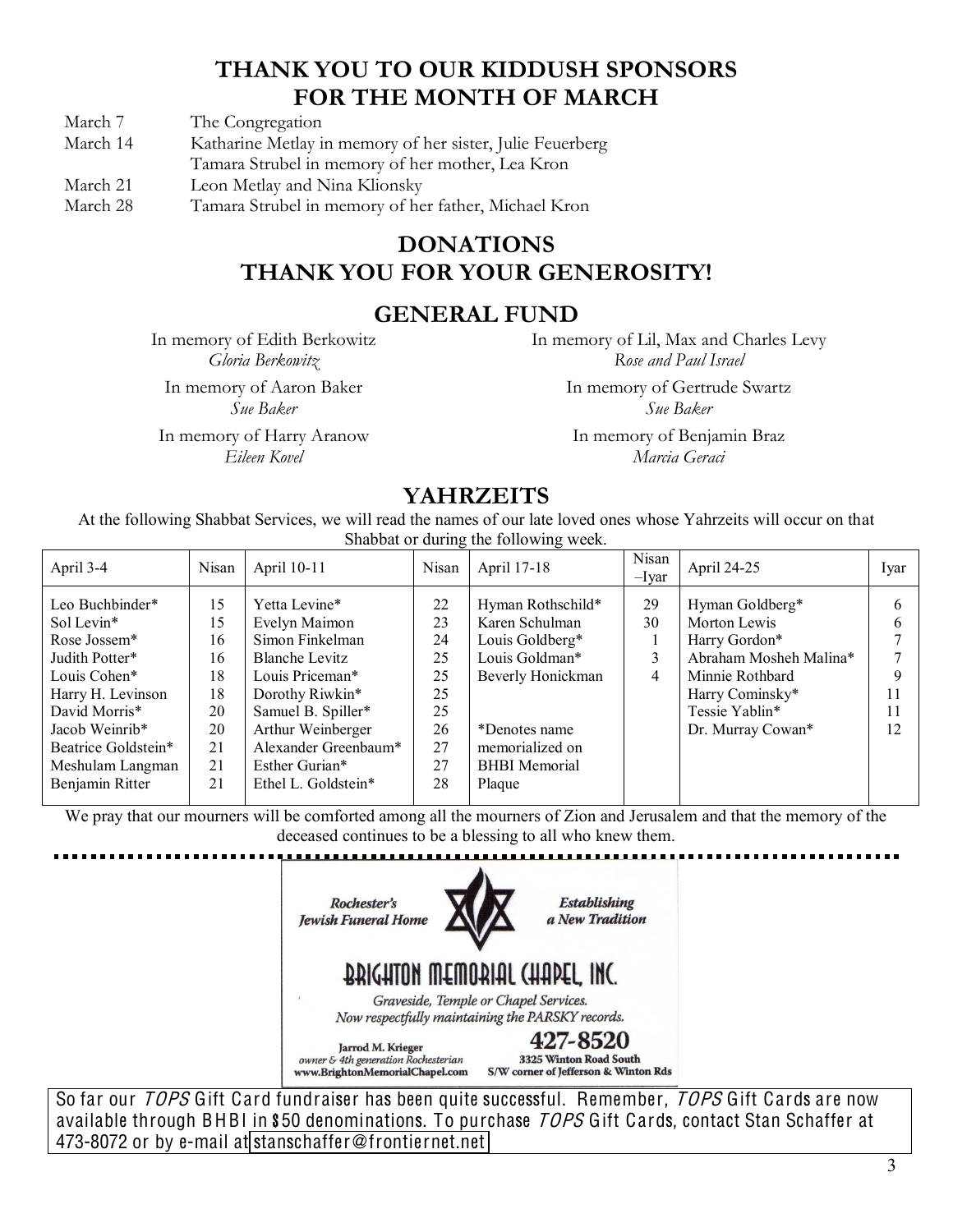# **EVENTS IN THE COMMUNITY**

#### Above and Beyond – The Untold True Story

To be shown at the JCC's Hart Theatre on Sunday, April 12<sup>th</sup> at 7 pm in celebration of Yom Ha'atzmaut (Israel Independence Day). \$8 for JCC Members/\$11 for Non Members. Contact the JCC to purchase tickets.

Would you risk everything - your future, your citizenship, even your life - to help a brother in need?

In 1948, just three years after the liberation of Nazi death camps, a group of Jewish American pilots answered a call for help. In secret and at great personal risk, they smuggled planes out of the U.S., trained behind the Iron Curtain in Czechoslovakia and flew for Israel in its War of Independence. As members of Machal - "volunteers from abroad" – this ragtag band of brothers not only turned the tide of the war; they also embarked on personal journeys of discovery and renewed Jewish pride.

Above and Beyond is their story.

#### **Through the Eyes of Liberators: History Comes to Life**

This year's Yom Hashoah (Holocaust Memorial Day) commemoration will take place at the JCC on Wednesday, April  $15<sup>th</sup>$  at 7 pm. Matthew A. Rozell will be keynote speaker, providing fascinating insights in his many years connecting Holocaust survivors with their liberators - soldiers of WWII. Rozell, a teacher of history at Hudson Falls (NY) High School has provided students with life-changing experiences that have underscored his driving missions ³ to promote history and Holocaust education as something vital and alive and to foster a curiosity and attention to the suffering of others that leads to passionate involvement. Rozell is recognized as a leader in World War II and Holocaust history. He and his students have personally interviewed more than 200 WWII veterans and have published many stories that would have otherwise been lost. He has been instrumental in reuniting over 275 Holocaust survivors with several American soldiers who liberated them from a train in Nazi Germany on April 13, 1945 and nursed them back to health. Rozell has organized or helped facilitate powerful reunions, witnessed by thousands of students. In 2008, Rozell was awarded a Museum Teacher Fellowship at the United States Holocaust Memorial Museum for his work in Holocaust education; he has also been the subject of a documentary, "Honoring Liberation," produced by the museum. His work has also been modeled in educational programs across the nation. In 2009, Rozell and his students were named ABC World News "Persons of the Week" by Diane Sawyer.

#### **Yom Hashoah Concert at the Eastman School of Music**

Faculty performers from the Eastman School of Music will play in a special concert to commemorate Yom Hashoah (Holocaust Memorial Day) on Sunday evening, April 12<sup>th</sup> at 7:30 pm in Kilbourn Hall. Tickets are \$10 (entrance is free for those with a University of Rochester ID). For information, contact Bonnie Abrams at 461-0490 ext. 8648 or contact her by e-mail at [babrams@jewishrochester.org](mailto:babrams@jewishrochester.org)

#### **Celebrate Israel Independence Day**

This year's Yom Ha'atzmaout celebration will be held at Temple B'rith Kodesh on Wednesday evening, April 22<sup>nd</sup> beginning at 7 pm and will feature Cantor Patti Linsky. There will be lots of modern Jewish music as well as old favorites. The event is free and open to the public. The PJ Library will have a special program for families with children ages 3-8 beginning at 6:30 pm in room 200 at TBK. For information, call the Jewish Federation at 461- 0490.

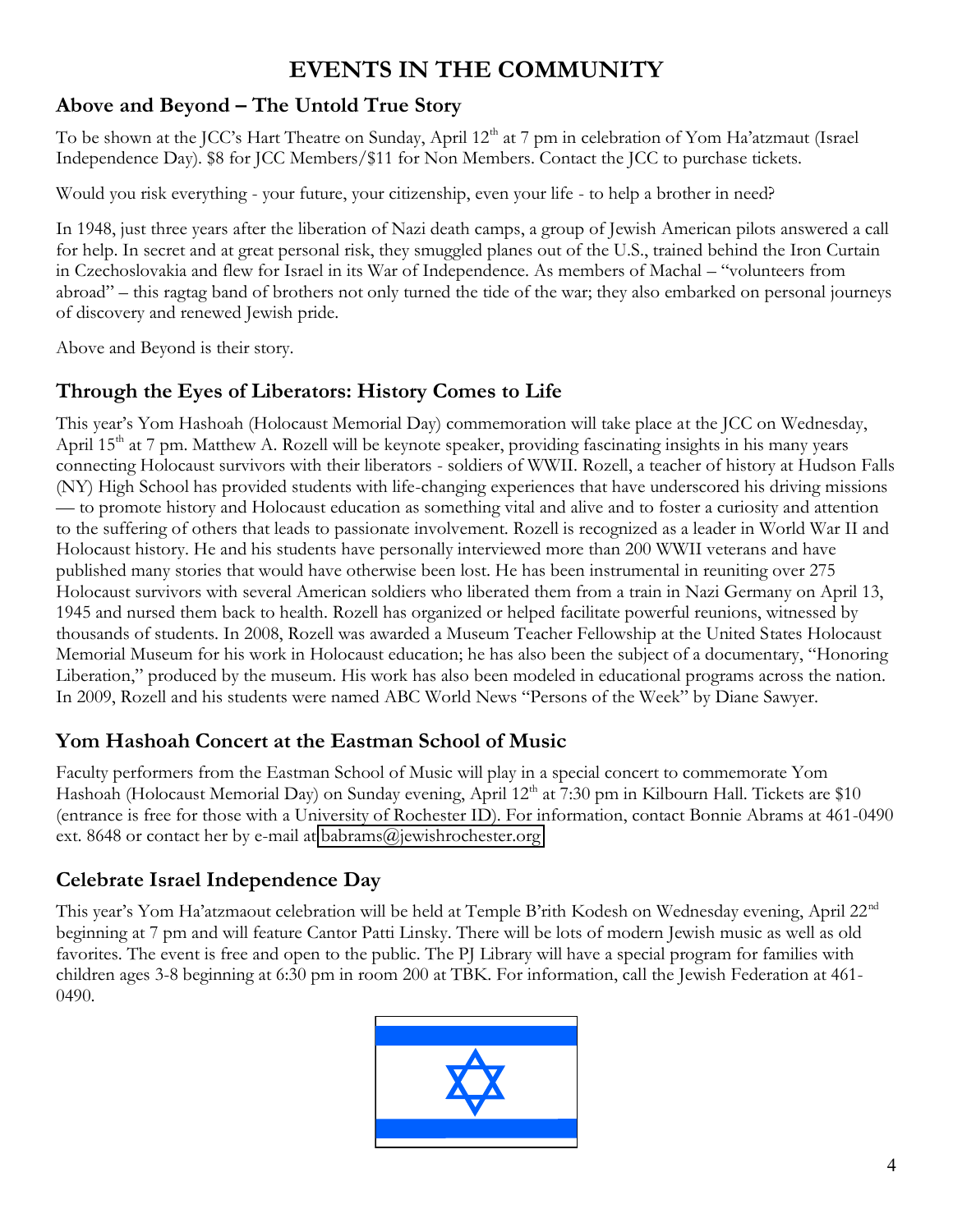### **MEMORIAL PLAQUES**

You can also memorialize a friend or loved one on a BHBI memorial plaque. Our memorial plaques are very reasonably priced. For more information, contact Stan Schaffer at 473-8072 or [stanschaffer@frontiernet.net](mailto:stanschaffer@frontiernet.net)

### **BHBI WEBSITE**

Have you checked out the BHBI web site lately? If you haven't there is a lot that you're missing. The web site at [www.BHBIRochester.org](http://www.bhbirochester.org/) provides information about many aspects of our congregation, lists the BHBI calendar, has electronic versions of this and previous bulletins going back several years, has an extensive history of our congregation along with historic photos, includes photos from several BHBI dinners, picnics and other special events, and has the unique Adon Olam Songbook with information on over 100 melodies for Adon Olam.

### **MAKE YOUR PURCHASES AT AMAZON.COM AND SUPPORT BHBI AT THE SAME TIME!**

Why not contribute to BHBI while making on-line purchases? It's easy to make purchases on-line at Amazon.com and support BHBI financially at the same time. Just go to the BHBI web page at [www.BHBIRochester.org](http://www.bhbirochester.org/) and click on the Amazon.com link. Each time you make a purchase after linking to Amazon.com from our web page, BHBI gets a percentage of the purchase price. The more you buy in this way, the more BHBI makes!

### **AD SPONSORS**

We are always looking for additional businesses that are interested in placing an ad in the BHBI Bulletin. If you know of someone whose business or company may be interested, contact Stan Schaffer at 473-8072 or by e-mail at [stanschaffer@frontiernet.net](mailto:stanschaffer@frontiernet.net)

 $\hskip111pt$   $\hskip11pt$   $\hskip11pt$   $\hskip11pt$   $\hskip11pt$   $\hskip11pt$   $\hskip11pt$   $\hskip11pt$   $\hskip11pt$   $\hskip11pt$   $\hskip11pt$   $\hskip11pt$   $\hskip11pt$   $\hskip11pt$   $\hskip11pt$   $\hskip11pt$   $\hskip11pt$   $\hskip11pt$   $\hskip11pt$   $\hskip11pt$   $\hskip11pt$   $\hskip11pt$   $\hskip11pt$   $\hskip11pt$   $\hskip$ 

# **IS IT KOSHER FOR PASSOVER?**

We all know that we are not supposed to eat chametz on Passover, but what is chametz and what isn't? Chametz items include flour or foods or drinks containing leavened grain including wheat, oats, barley, rye or spelt.

What are kitnityot and can I eat them on Passover? Kitniyot include rice, corn, millet and legumes like beans and peas). Ashkenazi Jews, by tradition, do not eat kitniyot on Passover. Sephardic Jews, however, are allowed to eat kitnityot on Passover.

Which food items do not need 'Kosher for Passover' certification? Fresh fruits and eggs, fresh fish and meat, frozen non-chopped meat, unground spices and nuts, tea leaves or tea bags, Nestea regular and decaffeinated unflavored tea, unflavored regular coffee, baking soda and bicarbonate of soda.

Which food items are considered 'Kosher for Passover' without a special 'Kosher for Passover' certification if purchased and unopened before Passover, but would need 'Kosher for Passover' certification if purchased during Passover? Milk, pure fruit juice, filleted fish, frozen fruit, pure white sugar, extra virgin olive oil, non-iodized slat and quinoa.

Which food items need 'Kosher for Passover' certification no matter when they are purchased? Baked goods, herbal teas, canned tuna, wine, vinegar, liquor, decaffeinated coffee and tea, dried fruits, oils, frozen vegetables, frozen processed foods, candy, chocolate milk, ice cream, yogurt, cheese, butter and soda. Any processed food purchased during Passover needs to have a 'Kosher for Passover' certification.

How do I know if something has a 'Kosher for Passover' certification? In addition to the regular hechsher (certification) that an item is kosher, it must either have a notation that it is 'Kosher for Passover' or have a letter 'P' next to the hechsher.

When should the leaven be burned before Passover starts? The leaven should be gathered up, placed in a bundle and burned before 10 a.m. on Friday, April 3<sup>rd</sup>. The blessing to be said is found in the front of the haggadah.